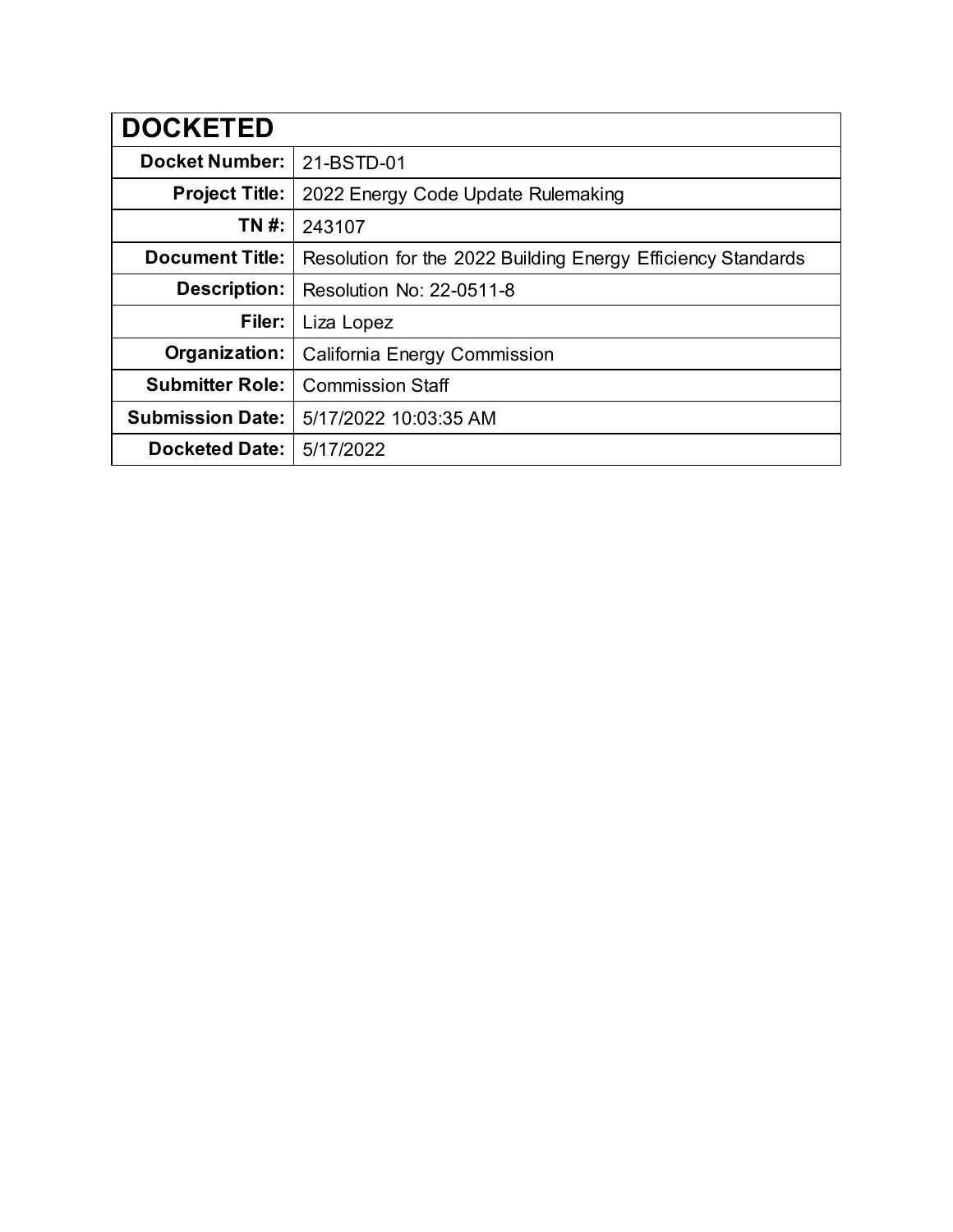### **RESOLUTION NO: 22-0511-8**

## **STATE OF CALIFORNIA**

## **STATE ENERGY RESOURCES CONSERVATION AND DEVELOPMENT COMMISSION**

*IN THE MATTER OF:*

*2022 BUILDING ENERGY EFFICIENCY STANDARDS***, CALIFORNIA CODE OF REGULATIONS, TITLE 24, PARTS 1 AND 6**

**Docket No. 21-BSTD-01**

### **RESOLUTION CERTIFYING THE RESIDENTIAL AND NONRESIDENTIAL COMPLIANCE MANUALS FOR THE 2022 BUILDING ENERGY EFFICIENCY STANDARDS**

**WHEREAS**, the 2022 Building Energy Efficiency Standards, amending California Code of Regulations, Title 24, Parts 1 and 6, were adopted by the California Energy Commission (CEC) on August 11, 2021, with a proposed effective date of January 1, 2023, and

**WHEREAS**, these standards were approved by the California Building Standards Commission on December 14, 2021; and

**WHEREAS**, the Warren-Alquist Act, in Public Resources Code section 25402.1(e), requires the CEC to certify "an energy conservation manual for use by designers, builders, and contractors of residential and nonresidential buildings" no later than 180 days after the California Building Standards Commission approves the Building Energy Efficiency Standards; and

**WHEREAS**, in order to implement the requirement of section 25402.1(e), CEC staff has developed an energy conservation manual that is comprised of several documents, including residential and nonresidential compliance manuals, residential and nonresidential alternative compliance method reference manuals, a data registry requirements manual, and other compliance forms, all of which contain information to assist designers, builders, and contractors in meeting the Building Energy Efficiency Standards; and

**WHEREAS**, as part of developing the energy conservation manual, CEC staff developed new content for the Residential Compliance Manual, Publication Number CEC-400-2022-006-CMD, and the Nonresidential Compliance Manual, Publication Number CEC-400-2022-007-CMD, (collectively the "Compliance Manuals"), which explain the requirements of the 2022 Building Energy Efficiency Standards to individuals who must comply with and enforce the standards; and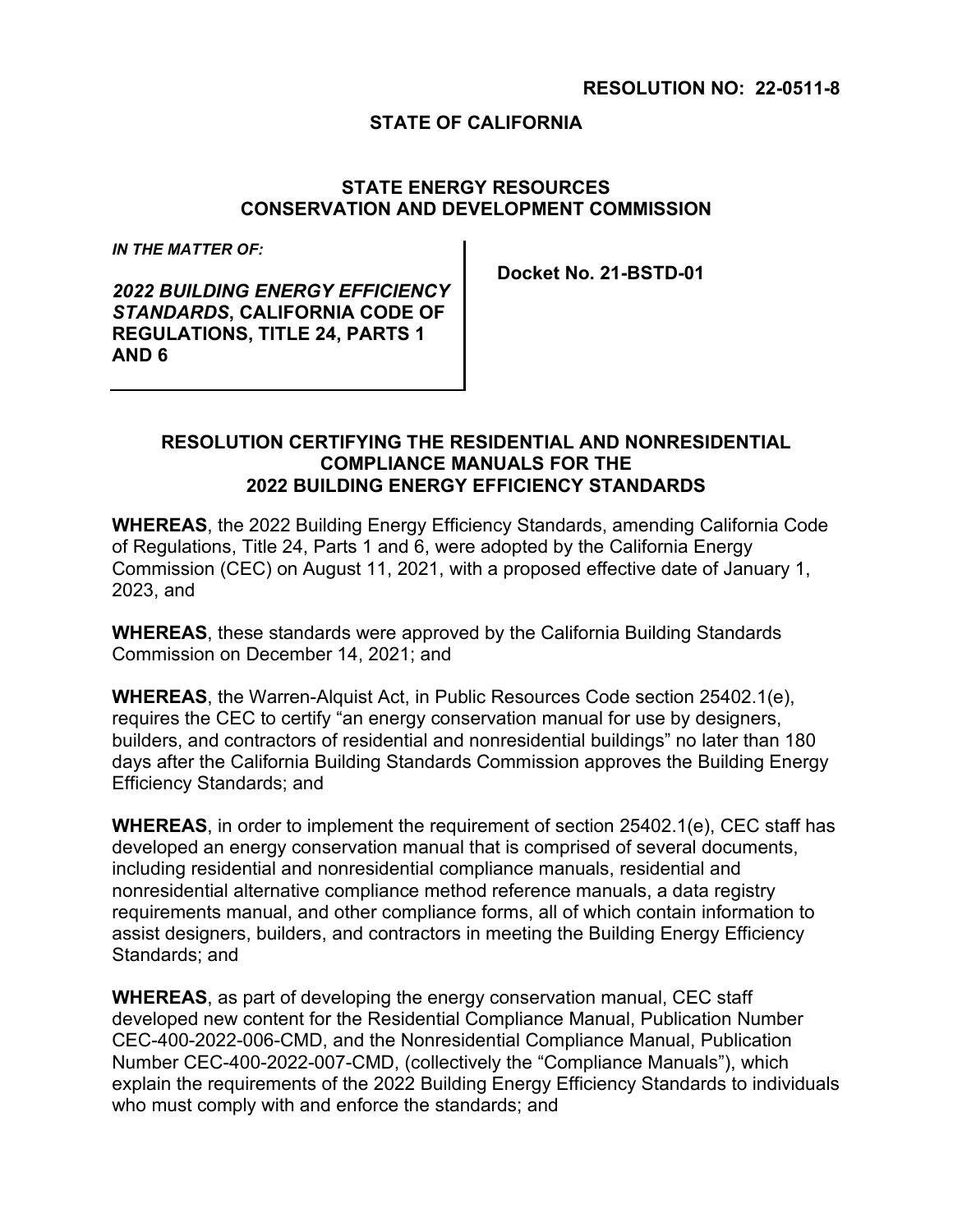**WHEREAS**, in order to develop the updated Compliance Manuals, CEC staff conducted an extensive public process, inviting people with knowledge of and interest in the Building Energy Efficiency Standards to review and comment on the updated Compliance Manuals, and revised the Compliance Manuals to respond to the comments that were received; and

**WHEREAS**, the CEC commends the work of its staff, its contractors, and utility sponsors of specific provisions of the Building Energy Efficiency Standards, to develop the updated Compliance Manuals and revise them to respond to commenters; and

**WHEREAS**, the CEC further commends the commenters for devoting their time to provide valued input to the California Energy Commission so that the updated Compliance Manuals can be effective in facilitating efficiency and successful implementation of the 2022 Building Energy Efficiency Standards; and

**WHEREAS**, CEC staff has considered the application of the California Environmental Quality Act (CEQA) to the Compliance Manuals and finds that the Compliance Manuals do not meet the definition of a "project" under Public Resources Code section 21065 because the Compliance Manuals have no potential for resulting in either a direct physical change in the environment or a reasonably foreseeable indirect physical change in the environment and, even if the Compliance Manuals were to considered a project, then the project would fall under the "common sense exemption" in California Code of Regulations, Title 14, section 15061(b)(3) because there is no reasonable possibility the Compliance Manuals would have an significant effect on the environment; and

**WHEREAS**, the CEC has considered staff's proposed updates to the Compliance Manuals and finding that its adoption is exempt from CEQA.

**THEREFORE, BE IT RESOLVED**, that on the basis of the entire record before it, the CEC hereby adopts staff's finding that the Compliance Manuals are not subject to CEQA because they do not meet the definition of a "project" because they are not an activity that has the potential for resulting in either a direct physical change in the environment, or a reasonably foreseeable indirect physical change in the environment, and even if they were a project, they are exempt from CEQA pursuant to the Common-Sense Exemption (California Code of Regulations, Title 14, section 15061(b)(3)) because there is no reasonable possibility that the activity will have a significant effect on the environment, including unusual circumstances; and

**THEREFORE, BE IT RESOLVED**, that the CEC hereby certifies the Residential Compliance Manual, Publication Number CEC-400-2022-006-CMD, used to demonstrate compliance with the 2022 Building Energy Efficiency Standards; and

**FURTHER BE IT RESOLVED**, that the CEC hereby certifies the Nonresidential Compliance Manual, Publication Number CEC-400-2022-007-CMD, used to demonstrate compliance with the 2022 Building Energy Efficiency Standards; and